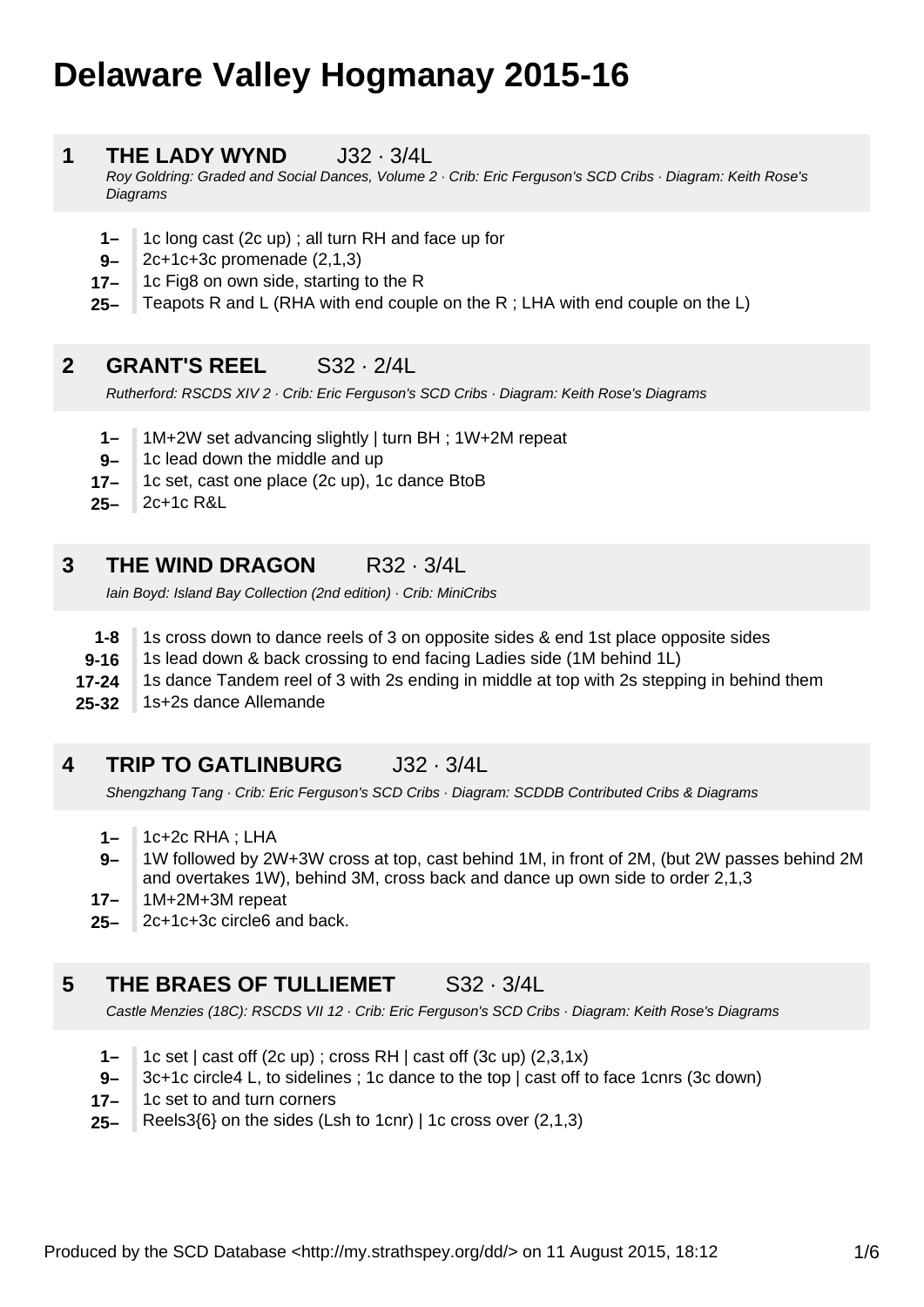# **6 THE MUSIC MAKARS** R32 · 3/4L

Roy Goldring: RSCDS XXXIII 1 · Crib: Eric Ferguson's SCD Cribs · Diagram: Keith Rose's Diagrams

- **1–** 1c turn RH and cast off one place (2c up) ; 1¼ turn LH to:
- **9–** 1c+1cnrs BiL, face and set to 1cnrs ; swivel R and again BiL, 1c turn ¾ RH to:
- **17–** 1c+2cnrs BiL, face and set to 2cnrs ; swivel L and again BiL, 1c turn LH to finish 1M below, 1W above
- **25–** Teapots R+L (1W+2c & 1M+3c RHA, pass Rsh ; 1W+3c & 1M+2c LHA) (2,1,3)

#### **7 MRS STEWART'S JIG** J32 · 3/4L

Frans Ligtmans: RSCDS XXXV 1 · Crib: Eric Ferguson's SCD Cribs · Diagram: Keith Rose's Diagrams

- **1–** 1c set | 1W casts, 1M following, round 3W, 1W dances up round 3M and 1M dances up the middle, 1c face 3c (2c up on 7-8) (2,1x,3)
- **9–** 2c+1c+3c G-Chain (2c cross), 2M+1M finish facing out
- **17–** 2c+1c L-Chain
- **25–** 2c+1c+3c A&R ; 1c turn RH 1½ to (2,1,3)

#### **8 MANY HAPPY RETURNS** S32 · 3/4L

Melbourne Briscoe: The Slip Knot Collection · Crib: MiniCribs · Diagram: Keith Rose's Diagrams

- **1-8** 1s+2s set, turn partners 2H, & dance 4H round to the left, back to place.
- **9-16** 1s+2s Set+Link, 1s turn RH 11/2 to face 1st corners.
- **17-24** 1s dance Pass+Turn with 1st corners (corners turn RH) & pass RSh to face 2nd corners, dance Pass+Turn with 2nd corners, 1s turn RH to finish facing partner in middle on own sides
- **25-32** 1s petronella to 1L between 2s facing down, 1M between 3s facing up; 1s set, 1s turn RH 1.1/4 to 2nd place own side

#### **9 THE MONTGOMERIES' RANT R32 · 3/4L**

Castle Menzies (18C): RSCDS X 1 · Crib: Eric Ferguson's SCD Cribs · Diagram: Keith Rose's Diagrams

- **1–** 1c cross RH | cast off (2c up) ; cross LH | cast L (W up, M down)
- **9–** 2c+1W &1M+3c Rsh Reels3 across
- **17–** 1c NHJ set to 2W (swivel ½ inwards), set to 3M (veer L together), set to 3W (swivel ½ inwards), set to 2M (and face own 2cnr)
- **25–** Reels3{6} on the sides, Rsh to 2cnr | 1c cross RH to 2pl

#### **10 THE LUCKENBOOTH BROOCH** J32 · 3/4L

John Bowie Dickson: Reels and Wheels (CD booklet) · Crib: Eric Ferguson's SCD Cribs · Diagram: Keith Rose's **Diagrams** 

- **1–** 1c in promhold (1M on the R) Reel3 with 2c (Rsh to 2M)
- **9–** Repeat with 3c, finish in centre, facing M side
- **17–** 2c+3c dance R&L **while**{} 1c dance out on M side, divide and cast to meet in centre, dance out on W side and cast into
- **25–** In lines across 1M+2c facing 1W+3c set twice ; 1c turn 1¾ RH. (2,1,3)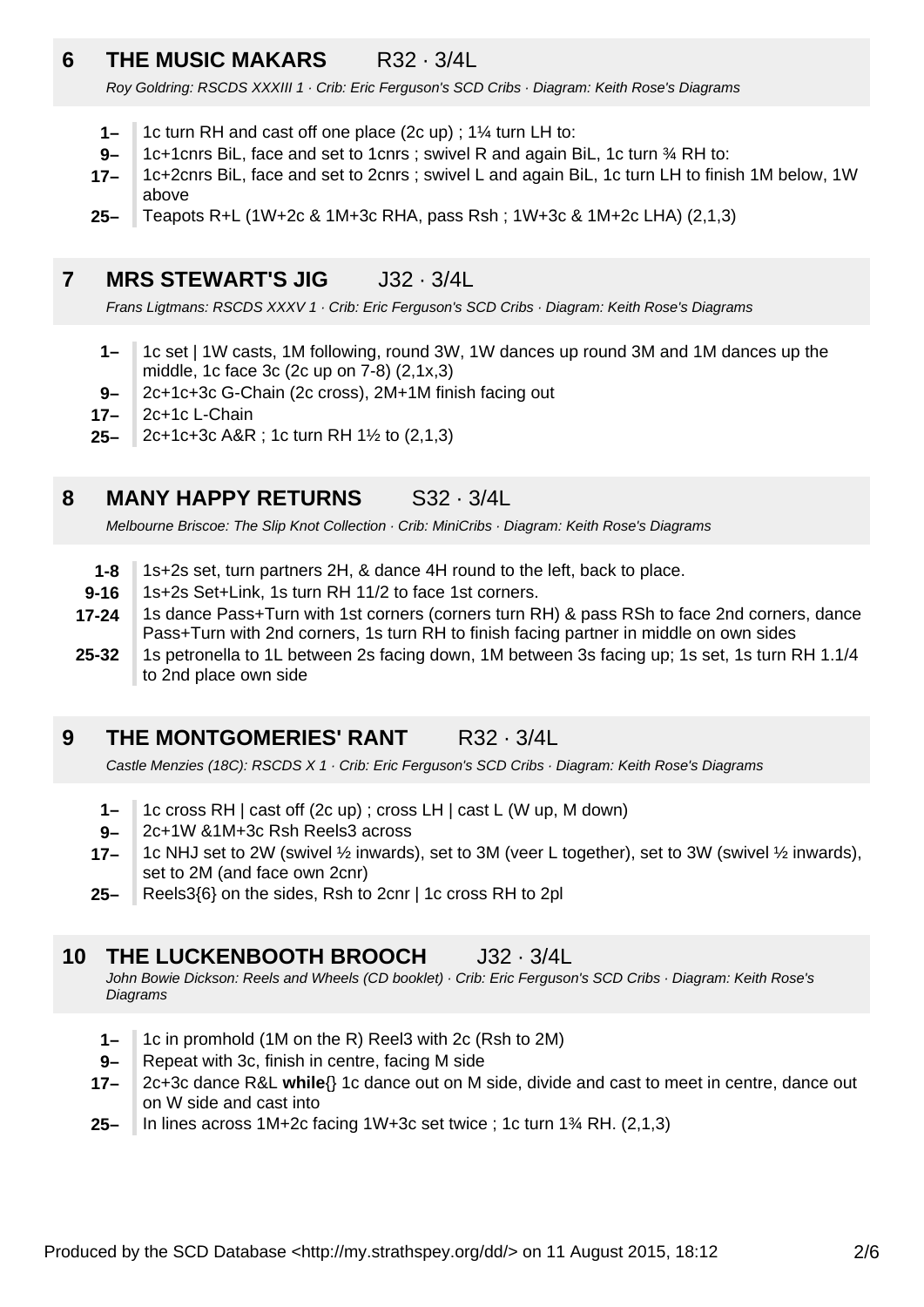# **11 JEAN MARTIN OF ABERDEEN** S32 · 3/3L

Muriel A Johnstone: Magazine Dances 2005-2009 · Crib: Eric Ferguson's SCD Cribs · Diagram: Keith Rose's Diagrams

- **1–** 1c Turn RH, cast (2c up) ; All circle  $L \frac{3}{4}$  into lines across (W facing down, M up)
- **17– 9–** All set | change places RH with P ; All circle6 L left  $\frac{3}{4}$  and end in middle facing up (3,1,2) for Allemande (2,1,3)
- **25–** 1c+3c Bourrel : 1M+3W set adv. | Turn BH ¾ & twirl to end BtoB in middle, 3W facing up & 1M down **while**{4} 1W+3M chase cclw to face P set to P | Turn BH ¾ to (2,3,1)

### **12 THORNYCROFT** R32 · 2/4L

Roy Goldring: Graded and Social Dances, Volume 2 · Crib: Eric Ferguson's SCD Cribs · Diagram: Keith Rose's **Diagrams** 

- **1–** 1M & 2W cross and cast Rsh round P ; turn RH 1½ to own places
- **9–** 1W & 2M repeat Lsh / LH
- **17–** 1c BHJ slip down the middle and up
- **25–** Poussette

#### **13 THE COMPLEAT GARDENER** J32 · 3/4L

Irene Paterson: Third Book of Graded Scottish Country Dances · Crib: Eric Ferguson's SCD Cribs · Diagram: Keith Rose's Diagrams

- **1–** 1c+2c Set&Rotate (2,1,3)
- **9–** 1c cross RH | cast R round 1cnr ; cross up/dn LH | cast L to face 1cnr
- **17–** 1c+1cnrs corners pass and turn, pass Rsh ; repeat with 2cnrs, to own side
- **25–** Circle6 and back (2,1,3)

# **14 ASILOMAR ROMANTIC** S32 · 3/4L

Tom Cuthbertson: San Francisco Collection Volume 2 · Crib: Eric Ferguson's SCD Cribs · Diagram: Keith Rose's **Diagrams** 

- **1–** 1c+3c DblFig8 round 2c, to begin 1c crosses down, 3c casts up
- **9–** 1c+2c Poussette
- **17–** 1c dance in and down one and face P (2c up) | set ; dance Rsh round 4cnr to face 1cnr
- **25–** SetH&G (to 2,1,3)

# **15 THE HAMILTON RANT** R48 · 3/4L

Robert M Campbell: RSCDS XXII 2 · Crib: Eric Ferguson's SCD Cribs · Diagram: Keith Rose's Diagrams

- **1–** 1M+2W change places RH | 1W+2M repeat ; 1M+3M repeat | 1W+3W repeat (1c no polite turn)  $(2x, 3x, 1)$
- **9–** 3c+1c ½ R&L (1W no polite turn) ; 2c+1c ½ R&L (to 1,2,3)
- **17–** 1c cross RH | cast off (2c up) ; turn 1¾ LH to face 1cnrs
- **25–** 1c set to and turn 1cnrs to face P on 1diag. ; 1c set to P | Turn BH to face 2cnrs
- **33–** 1c repeat with 2cnrs and 2diag., finish facing 2cnrs
- **41–** Reels3{6} on the sides (Rsh to 2cnrs) | 1c cross LH (giving a better transition to 2nd turn)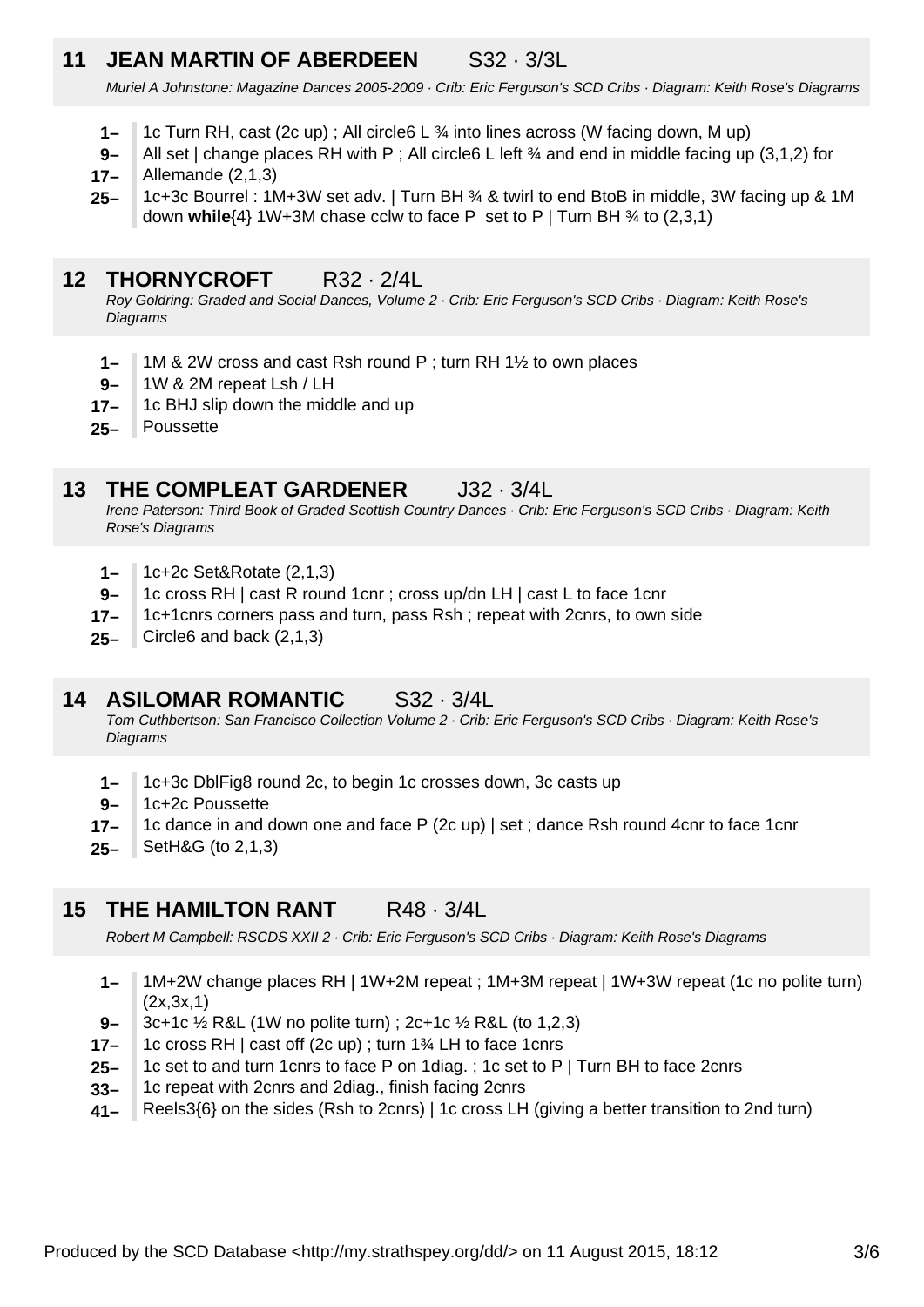# **16 PROGRAMME ITEM – TEA**

#### **17 PROGRAMME ITEM – WALTZ**

#### **18 THE INVITATION DANCE** J32 · 3/4L

Roy Goldring: Auld Friends Meet · Crib: Eric Ferguson's SCD Cribs · Diagram: Keith Rose's Diagrams

- **1–** 1c pass Rsh and 1W pivots R to follow P | 1c cast (2c up) to 2pl W above M facing M side ; 2c+1W RHA & 1M+3c LHA. 1c finish in promhold facing M side
- **9–** Diag. Reel3 with 1cnrs, start Rsh to 2M, finish as before
- **17–** Diag. Reel3 with 2cnrs, start Lsh to 3M, finish dancing down
- **25–** 1c dance between 3c, cross and cast up to 2pl ; All turn P RH

#### **19 DALKEITH'S STRATHSPEY** S32 · 3/4L

RSCDS IX 6 · Crib: Eric Ferguson's SCD Cribs · Diagram: Keith Rose's Diagrams

- **1–** 1c (NHJ) set to 2W | 1c+2W circle3 L ; 1c set to 2M | 1c+2M circle3 L, 1c finish in the middle facing down RHJ
- **9–** 1c lead down (2c up) ; and up to between 2c, 1M facing 2W and 1W facing 2M
- **17–** 1c+2c Reel4 across, 1c finish facing 1cnrs
- **25–** Turn CPCP (2,1,3) (1st time through finish NHJ facing new 2W)

#### **20 FLOWERS OF EDINBURGH** R32 · 3/4L

RSCDS I 6 · Crib: Eric Ferguson's SCD Cribs · Diagram: Keith Rose's Diagrams

- **1–** 1W followed by 1M casts off 2, 1W crosses below 3c and casts up M side **while**{} 1M dances up the middle, both to P's place {6} | 1c set
- **9–** 1c repeat with 1M casting, finishing in original places
- **17–** 1c lead down the middle and up
- **25–** 1c+2c Poussette

#### **21 LIQUID ASSETS** J32 · 3/4L

John Drewry: Stoneywood Collection Volume 2 · Crib: Eric Ferguson's SCD Cribs

- **1--** 1c cross down into Mirror Reels3 on opposite side (1x,2,3), 2c facing out
- **9--** 1c turn 2c on sideline EH 1½ (2,1x,3) ; 1c+3c repeat (2,3,1x), 3c facing out
- **17--** 1c cross up into Mirror Reels3 on own side (2,3,1), 3c facing out
- **25--** 1c turn 3c on sideline EH  $1\frac{1}{2}$  (2,1,3); 1c dance up between 2c and cast off to (2,1,3)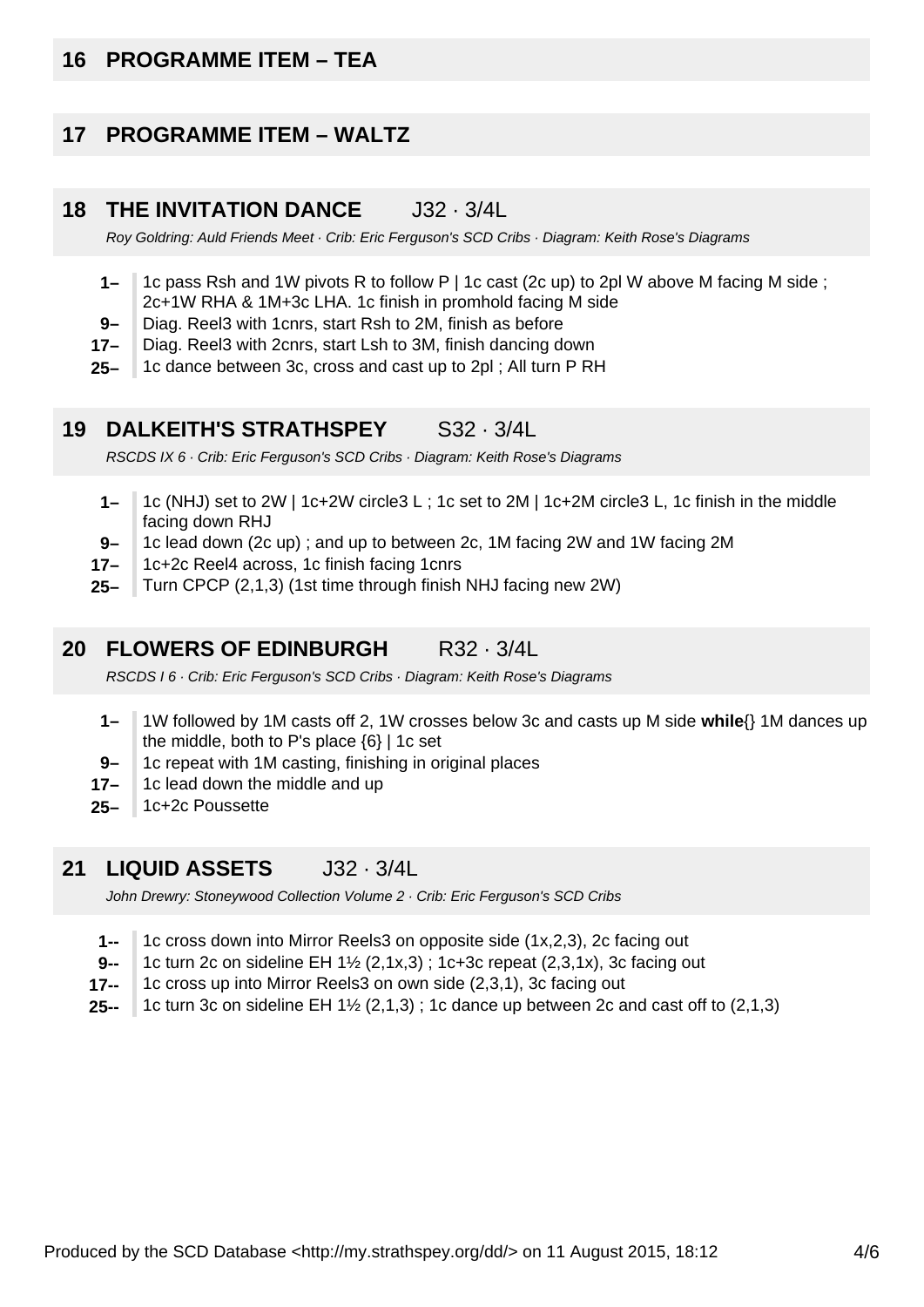# **22 THE FIRESIDE REEL** R32 · 3/4L

Scottish Country Dances of The 18th Century · Crib: MiniCribs · Diagram: Keith Rose's Diagrams

- **1-8** 1M casts to 2nd place, crosses & turns 2L RH to end in 2nd place opp side, 1L casts, crosses & turns 2M LH to end in 2nd pl opp side
- **9-16** 1s lead down & cast up round 3s, 2s+1s dance 1/2 R&L (2s end 2nd place opposite sides) 1 (2) 3
- **17-24** 1s+2s set & petronella turn moving anticl'wise to next position to Right, 1s+2s repeat 2 (1) 3
- **25-32** 2s+1s+3s dance 6 bar reels of 3 on opposite sides giving RSh to 2nd corners (1M up, 1L down), 1s cross to own side 2nd place on bars 31-32

# **23 THE PLEASURE OF HER COMPANY** S32 · 3/4L

Bruce Herbold: Measures of Pleasure · Crib: Eric Ferguson's SCD Cribs

- **1–** 1c set | cast (2c up) ; 1c set | 1W cast up as 1M cast down (2W down & 3M up) (Men 2,3,1. W 1,2,3)
- **9–** 3C Knot (not own partner) (M 1,3,2. W 3,2,1)
- **17–** 1M+3M & 2W+1W S&Link ; All dance BtoB (3,1,2)
- **25–** All turn BH and face up NHJ ; 3c followed by 1c & 2c split and cast off to (2,1,3)

#### **24 THE BRAMBLE BUSH** J32 · 3/4L

RSCDS XXV 3 · Crib: Eric Ferguson's SCD Cribs · Diagram: Keith Rose's Diagrams

- **1–** 1c cross RH, cast off ; lead up and cross, cast off to 2pl (2c up)
- **9–** 1c set | cross RH ; set | turn LH to face 1cnrs
- **17–** Corner, P, corner, P, finish on own side (2,1,3)
- **25–** 2W+1W & 1M+3M (=1c+4cnr position) set, turn RH ; 1W+3W & 2M+1M set, turn LH

#### **25 THE HIGHLANDMAN'S UMBRELLA** R32 · 4S

Anna Campbell Holden: A Guide to Scottish Country Dancing · Crib: Eric Ferguson's SCD Cribs · Diagram: Keith Rose's Diagrams

- **1–** All C in promhold A&R ; all W cast behind P and dance one place clw.
- **9–** All new pairs in promhold A&R ; all M men cast behind P and dance one place cclw.
- **17–** All set to new partner, 1M+3M cross LH ; 2M+4M cross LH, all set to own P.
- **25–** All circle8 and back.

#### **26 THE SAUCHIE HAUGH S32 · 2/4L**

George S Emmerson: Leaflet Dances 1964 –1998 and Other Dances · Crib: Eric Ferguson's SCD Cribs · Diagram: Keith Rose's Diagrams

- **1–** 1c lead down the middle and up (2c step in)
- **9–** 1c+2c Rondel (2,1)
- **17–** 2c+1c NHJ  $A\{1\}$ &R $\{1\}$  | turn BH ; open into circle4 L (to 2,1)
- **25–** 2c+1c Poussette